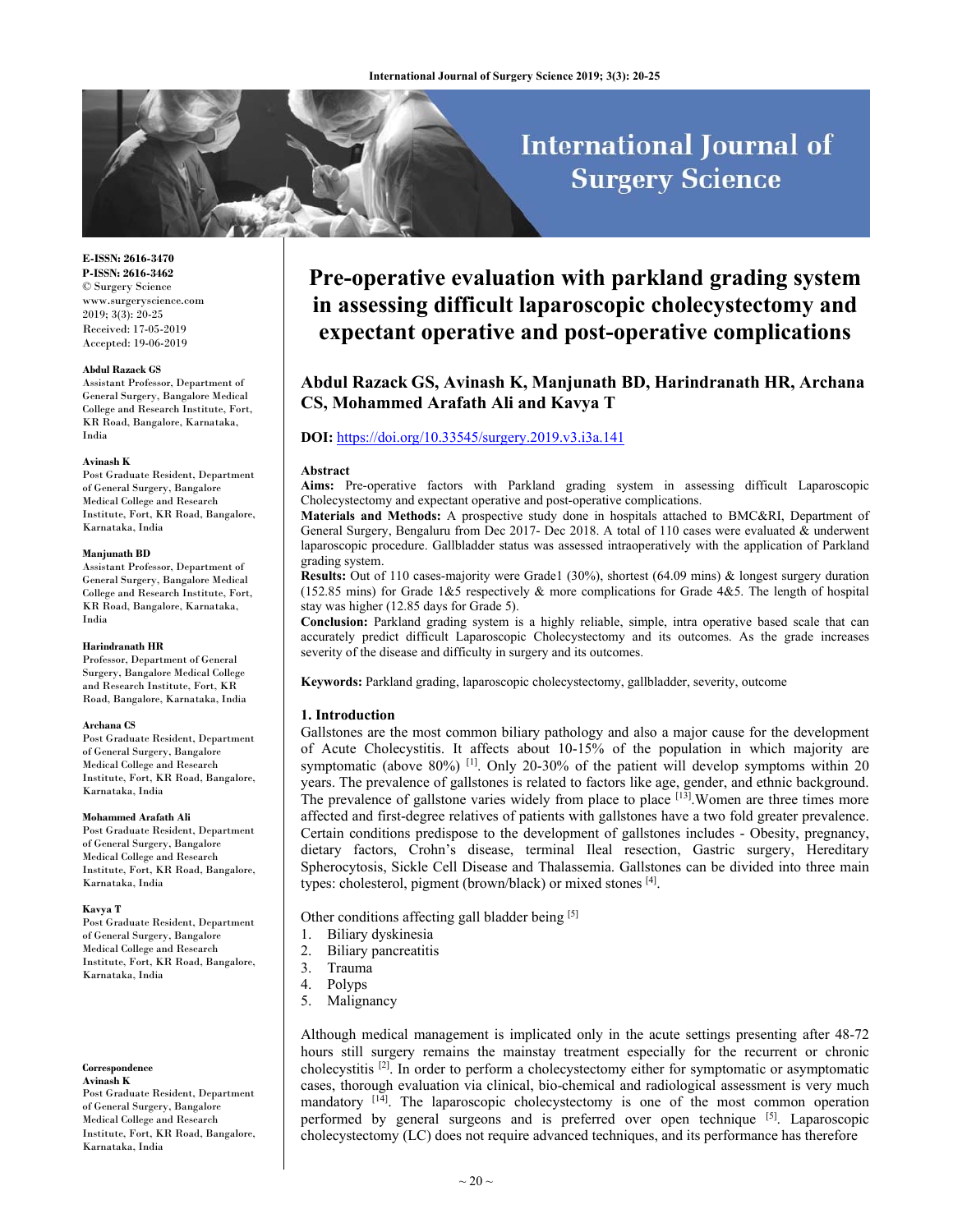rapidly spread worldwide. However, the rate of biliary injuries has not decreased<sup>10</sup>.And not all cholecystectomies are created equal; increased inflammation can lead to increased operative timing, conversion rates, intra and post operative complications [3]. The factors leading to difficult laparoscopic cholecystectomy can be predicted [12].

The accurate and reliable stratification of the severity of gallbladder disease require a grading system which can be easily employed and implemented which further helps in operability, intra  $\&$  postoperative outcome of the patient  $\left[6\right]$ . Multiple grading scales have been developed to predict the difficult laparoscopic surgery in which most are based on pre operative clinical findings [9]. Here we propose that true determination of severity of gall bladder inflammation can be made out clearly until Gall Bladder is visualised during surgery. Thus a simple grading system i.e The Parkland grading system (PGS) is been employed<sup>4</sup>. Here we hypothesize the Parkland grading system which is based on intraoperative findings/images which can stratify the severity of the gallbladder disease which is also been compared in association with the clinical, bio-chemical & radiological findings.

#### **2. Aim**

Pre-operative factors with Parkland Grading System (PGS) in assessing difficult Laparoscopic Cholecystectomy (LC) and expectant operative and post-operative complications.

### **3. Materials and Methods**

**3.1 Study design** 

Prospective Study

### **3.2 Source**

Victoria Hospital & Bowring and Lady Curzon Hospital attached to Bangalore Medical College and Research Institute, Bengaluru, Karnataka, India.

#### **3.3 Study Period**

One year (December 2017- December 2018)

#### **3.4 Sample Size**

110

### **3.5 Inclusion Criteria**

- a) All the patients present with Acute Cholecystitis, Recurrent/Chronic Cholecystitis, Cholelithiasis.
- b) Age above 18 years

### **3.6 Exclusion Criteria**

a) Presence of CBD stones.

- b) Malignancy.
- c) Trauma.
- d) Presence of ongoing Cholangitis / Gallstone pancreatitis.

### **3.7 Methodology**

### **3.7.1 Procedure**

All the patients who present to our institution with the gallbladder disease over a period of 1 year were evaluated and those who are subjected for surgery are included in the study. Patients were evaluated clinically, biochemically and radiologically and further classified according to age, gender, radiological and bio-chemical aspects. Patients underwent laparoscopic procedure. Gallbladder is assessed intraoperatively and pictures were taken after the placement of all laparoscopic ports and status of gallbladder is assessed with the application of Parkland's grading system with which the operability and outcome is assessed.

Our hypothesis is a 5-tyre grading system which would give an appropriate stepwise range of severity of gallbladder.



**Fig 1:** Intraoperative images of gallbladder graded using Parkland grading scale (cholecystitis severity grade).

|  |  |  | Table 1: Parkland grading scale for Cholecystitis |  |
|--|--|--|---------------------------------------------------|--|
|  |  |  |                                                   |  |

| <b>Cholecystitis Severity Grade</b> | <b>Description of Severity</b>                                                  |  |  |  |  |
|-------------------------------------|---------------------------------------------------------------------------------|--|--|--|--|
|                                     | Normal appearing gallbladder ("robin's egg blue")                               |  |  |  |  |
|                                     | No Adhesion Present                                                             |  |  |  |  |
|                                     | Completely normal gallbladder                                                   |  |  |  |  |
|                                     | Minor adhesions at neck, otherwise normal gallbladder                           |  |  |  |  |
|                                     | Adhesions restricted to the neck or lower of the gallbladder                    |  |  |  |  |
| 3                                   | Presence of ANY of the following :                                              |  |  |  |  |
|                                     | Hyperemia, periocholecystic fluid, adhesions to the body, distended gallbladder |  |  |  |  |
|                                     | Presence of ANY of the following:                                               |  |  |  |  |
|                                     | Adhesions obscuring majority of gallbladder                                     |  |  |  |  |
| 4                                   | Grade 1-3 with abnormal liver anatomy, intrahepatic gallbladder or impacted     |  |  |  |  |
|                                     | stone(Mirrizi)                                                                  |  |  |  |  |
|                                     | Presence of ANY of the following :                                              |  |  |  |  |
|                                     | Perforation, necrosis, inability to visualize the gallbladder due to adhesions  |  |  |  |  |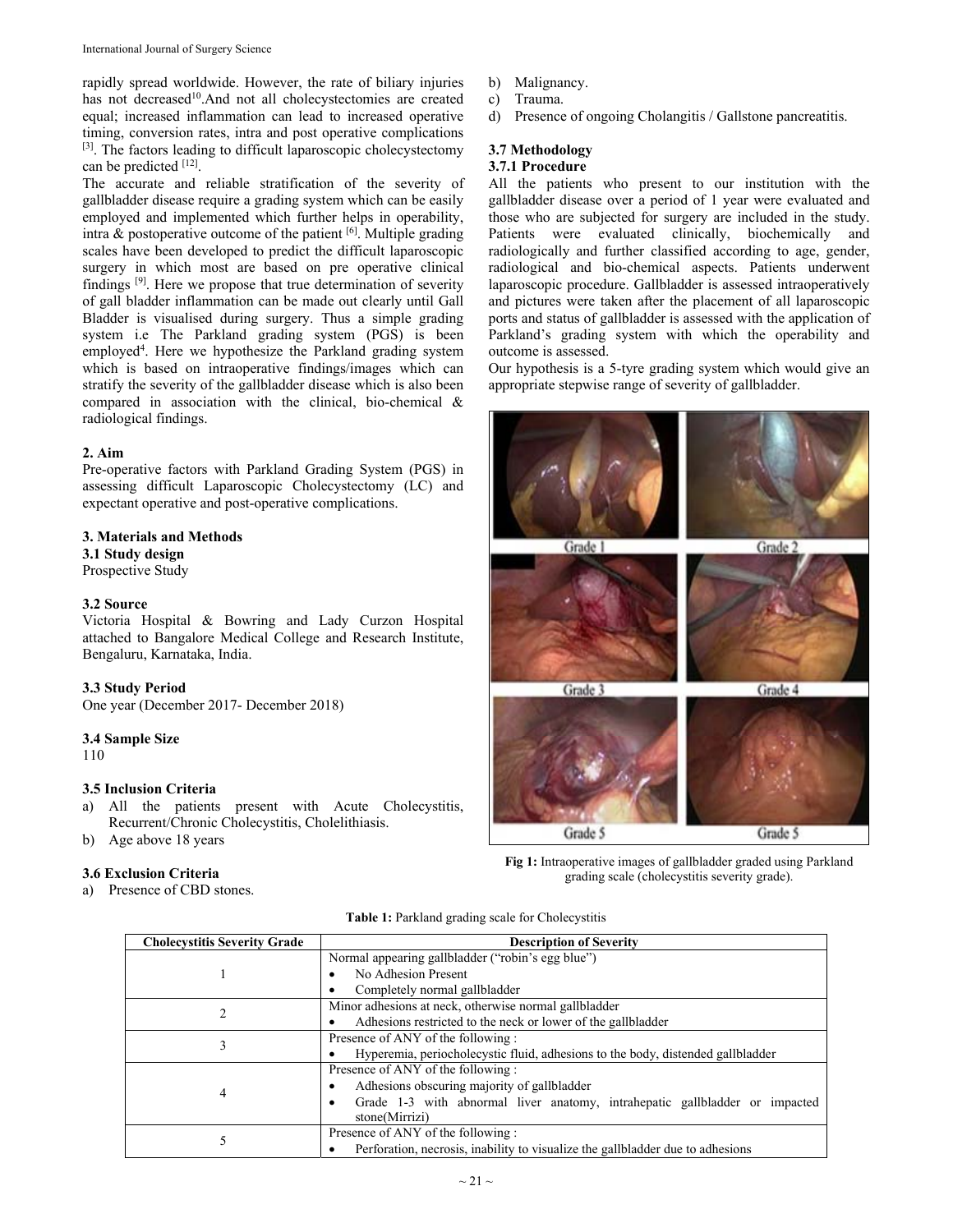#### **3.7.2 Analysis**

The clinical, bio-chemical, radiological, aspects are assessed along with the photographs which are taken intraoperatively are analysed and the Parkland grading system is applied which is a gallbladder severity grading system. The Parkland grading system comprises of 5 grades as given below based on which severity and outcome is assessed intraoperatively. The age, gender and bio-chemical aspects are also compared with the Parkland's grading for the particular gallbladder disease. The perioperative aspects such as operating duration, % of injury to the common bile duct, bile leak, % of open conversion and length of the hospital stay post-operatively are assessed based on the severity of gallbladder disease. The results are tabulated accordingly.

#### **3.7.4 Statistical analysis**

Data were collected and mean of each data were calculated and one-way ANOVA was used to assess the association of grade with continuous pre and peri-operative clinical measures, were presented in the form of tables, graphs, figures, and diagrams wherever necessary.

#### **4. Results**

| Demographic characteristics | <b>Grade 1</b> | Grade 2      | Grade 3       | Grade 4       | Grade 5       | <b>p</b> value |
|-----------------------------|----------------|--------------|---------------|---------------|---------------|----------------|
| Age                         | $46.5(25-70)$  | 36.81(24-58) | $46.1(19-70)$ | $45.8(30-55)$ | $41.2(34-57)$ | 0.0001         |
| Male $(\% )$                |                |              |               |               |               | 0.0001         |
| Female (%)                  |                |              |               |               |               | 0.0001         |

**Table 2:** Demographic characteristics of the 110 patients across grades



**Fig 2:** PGS for total number of cases.

**Table 3:** Preoperative clinical characteristics of the 110 patients across grades.

| <b>Preoperative Measures</b> | Grade 1 | Grade 2 | Grade 3 | <b>Grade 4</b> | Grade 5 | <b>p</b> value |
|------------------------------|---------|---------|---------|----------------|---------|----------------|
| Svmptomatic                  |         |         |         |                |         | 0.0001         |
| Asymptomatic                 |         | 44      |         |                |         | 9.0001         |

**Table 4:** Preoperative bio-chemical characteristics of the 110 patients across grades.

| <b>Preoperative Measures</b> | Grade 1            | <b>Grade 2</b>     | Grade 3            | Grade 4             | Grade 5           | p value |
|------------------------------|--------------------|--------------------|--------------------|---------------------|-------------------|---------|
| HB.                          | $12.4(11.1-14.7)$  | $12.4(10.6-15.8)$  | $12.14(11.3-12.8)$ | $13.8(12.1 - 14.8)$ | $11.17(10-12.4)$  | 0.0001  |
| <b>WBC</b>                   | $8.47(6.2 - 11.8)$ | $9.44(6.3 - 15.4)$ | $8.93(7.3-13.1)$   | $10.72(8.6 - 13.2)$ | $11.4(10-14.2)$   | 0.0001  |
| TB                           | $0.51(0.2-1)$      | $0.62(0.2-1.2)$    | $0.61(0.3-1)$      | $0.66(0.5-0.9)$     | $1.18(0.8-1.6)$   | 0.0001  |
| DB                           | $0.15(0-0.3)$      | $0.16(0-0.3)$      | $0.15(0.1-0.2)$    | $0.31(0.1-0.4)$     | $0.28(0.1-0.4)$   | 0.0001  |
| IB.                          | $0.35(0.1-0.7)$    | $0.46(0.1-0.9)$    | $0.46(0.2-0.8)$    | $0.35(0.1-0.5)$     | $0.9(0.5-1.4)$    | 0.0001  |
| AST                          | 29.39(19-39)       | $22.5(10-40)$      | $18.64(13-28)$     | $29.7(22-38)$       | $25.14(18-34)$    | 0.0001  |
| ALT                          | $31.96(19-55)$     | $31.06(4-52)$      | $19.64(10-40)$     | $49.6(26-64)$       | $30.42(20-44)$    | 0.0001  |
| ALP                          | $88.15(55-141)$    | $91.72(55-145)$    | $110.7(62 - 175)$  | 112.4(79-140)       | $103.7(84-12.6)$  | 0.0001  |
| <b>ALBUMIN</b>               | $4.05(3.4-4.7)$    | $4.2(3.6-5.3)$     | $4.15(3.5-4.8)$    | $4.15(3.8-4.6)$     | $3.87(3.2 - 5.4)$ | 0.0001  |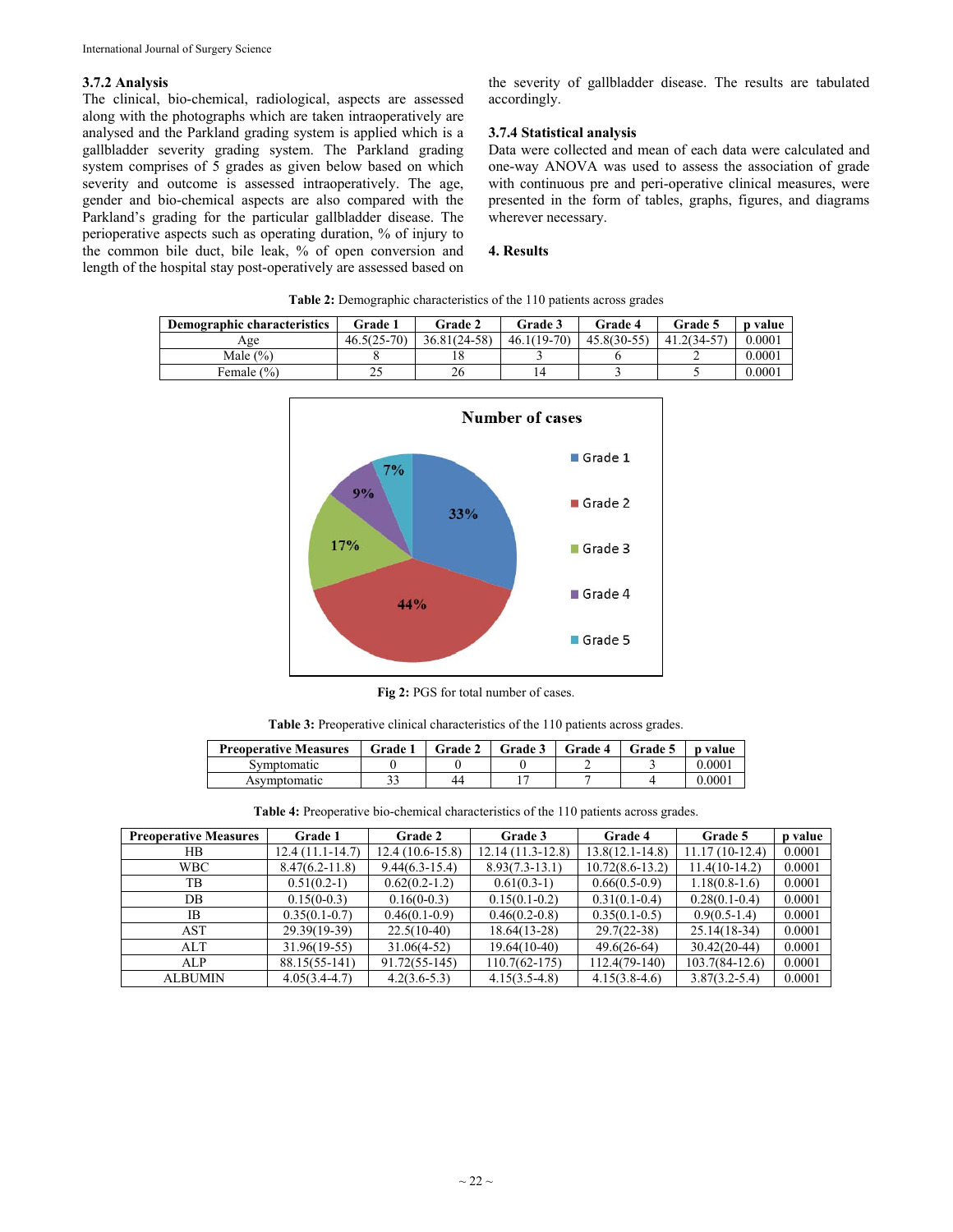

**Fig 3, 4:** PGS of LFT.

**Table 5:** Preoperative radiological characteristics of the 110 patients across grades.

| <b>Preoperative Measures</b>         | Grade 1     | <b>Grade 2</b> | Grade 3     | <b>Grade 4</b> | Grade 5       | o value |
|--------------------------------------|-------------|----------------|-------------|----------------|---------------|---------|
| % GB thickened wall (US)             | $2.6(2-5)$  | $2.93(2-6)$    | $3.84(2-7)$ | $5.8(3-8)$     | $6.78(3.5-9)$ | 0.0001  |
| % Pericholecystic fluid / edema (US) |             |                | Mid(3)      | Mid(2)         | Mod(5)        | 0.0001  |
| Presence/absence of stones           | 33/0        | 14/0           | 17/0        | 9/0            | 7/0           | 0.0001  |
| Single/Multiple stones               | 9/24        | 6/38           | 0/17        | 1/8            | 2/5           | 0.0001  |
| Maximum Stone Size (In MM)           | $6.6(4-13)$ | $1.27(7-16)$   | $9.4(3-15)$ | $10(6-13)$     | $7.8(5-10)$   | 0.0001  |



**Fig 5:** PGS of preoperative radiological characteristics of the cases.

| Table 6: Perioperative clinical characteristics of the 110 patients across grades. |  |  |
|------------------------------------------------------------------------------------|--|--|
|------------------------------------------------------------------------------------|--|--|

| <b>Perioperative Measures</b> | <b>Grade1</b> | <b>Grade 2</b> | <b>Grade3</b> | Grade4     | Grade <sub>5</sub> | value  |
|-------------------------------|---------------|----------------|---------------|------------|--------------------|--------|
|                               | 64.09         | 80.4           | 104.2         | 120.4      | 152.85             | 0.0001 |
| Operating Time(min)           | $(30-90)$     | $(40-150)$     | $(80-125)$    | $(95-148)$ | $(120-180)$        |        |
| % of CBD injury               |               |                |               |            |                    | 0.0001 |
| % of Bile Leak                |               |                | Min(3)        |            | Mod(3)             | 0.0001 |
| % Open Conversion             |               |                |               |            |                    | 0.0001 |
| Length of stay (days)         | $5.51(3-8)$   | $6.09(3-14)$   | 5.52(4-7)     | $1(7-17)$  | 12.85 (7-18)       | 0.0001 |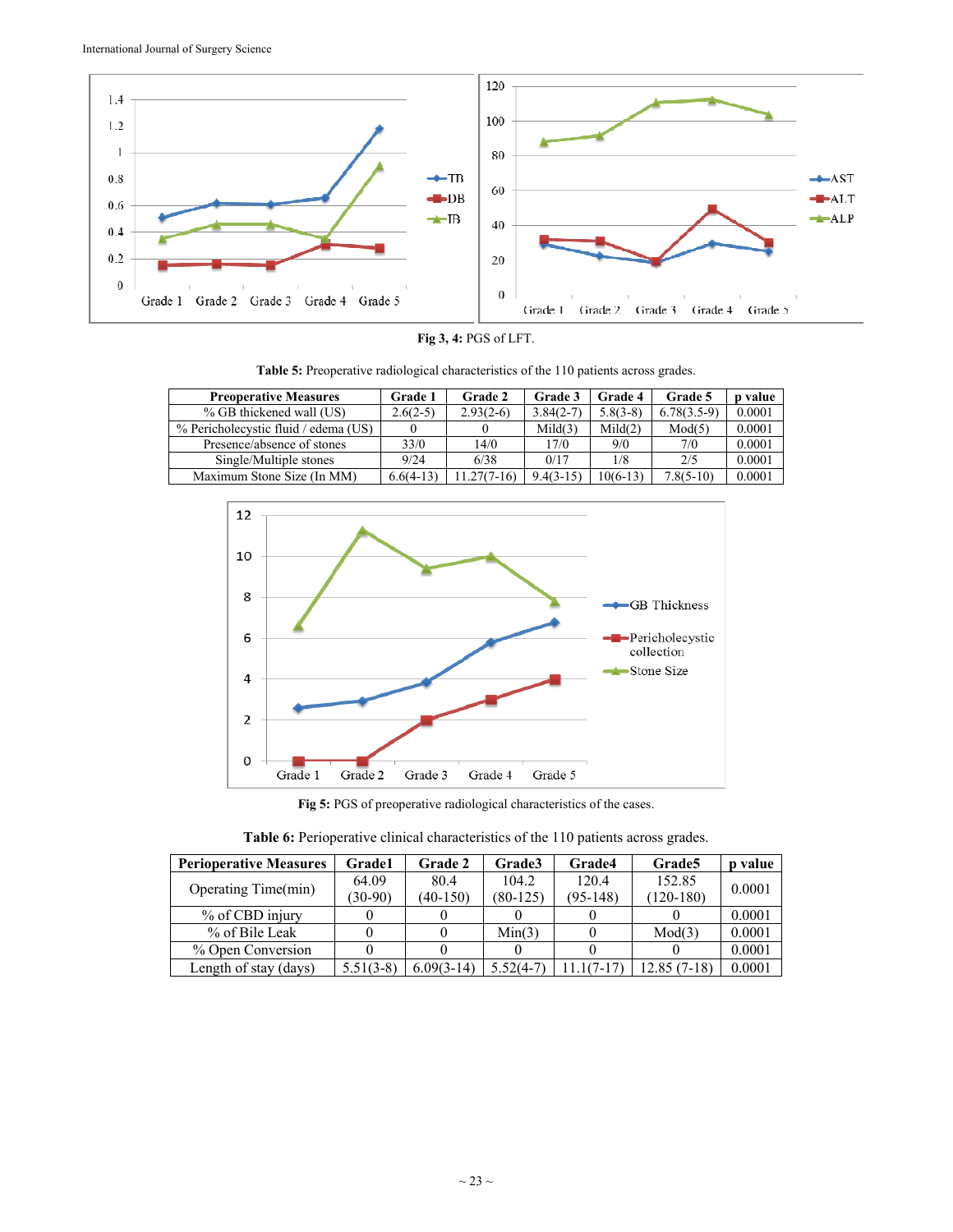

**Fig 6:** PGS of perioperative clinical characteristics of cases.

### **5. Discussion**

Laparoscopic cholecystectomy was first performed in animal model by Fillipi, Mall and Roosma in 1985. Philip Mouret in 1987 was the first to remove the gall bladder successfully through an unmagnified mechanical rigid pipe without doing laparotomy [7].

Initially, the complication rate with LC was high but with technological advancement and increase in the expertise, it has now reached a remarkably low level at 2.0–6.0%. Conversion rate of 7–35% has been reported in literature [8].

In our study, Laparoscopic Cholecystectomy was performed in 110 patients and different predictive risk factors for difficult Laparoscopic Cholecystectomy were analyzed. Gender, age, symptomatic/asymptomatic, biochemical tests, GB wall thickening, pericholecystic collection, presence/absence of stones, single/multiple stones, maximum stone size were included as risk factors in our study.Along with preoperative risk factors, we added intraoperative factors and these risk factors were graded using PGS accordingly.

Out of 110 gall bladder graded, 33 cases were assessed to be grade 1 (30%), 42 were Grade 2(38.1%), 17 were grade 3 (15.45%), 9 was grade 4 (8.18%) and 7 was grade 5 (6.36%) on Parkland scale.

Grade 1 Gall bladders are corresponed with the shortest mean surgery time of 64.09 minutes where in grade 2 is of 80.4 minutes, grade 3 of 104.2 minutes, grade 4 of 120.4 minutes, grade 5 of 152.85 minutes. This signifies that operative difficulty is well established as severity grade increases. The cases with bile leak were mainly from cystic duct stump and were tackled with re application of clips and were reassessed for further leaks. None of the patient underwent open conversion from laparoscopy.

Mean length of stay from grade 1 were 5.51, grade 2 were 6.09, grade 3 were 5.52, grade 4 was 11.1 and grade 5 was 12.85 days which is showing that length of stay in the hospital were comparatively higher as the severity grade is increased.

Our study was compared with Tarik *et al*. [6] According to Tarik *et al* (p=0.0001), perioperative Gall Bladder status, mean surgery duration ( $p = 0.0001$ ) and mean length of hospital stay (p=0.0001) was found to be same as our study results  $(p=0.0001)$  both were statistically significant.

We also compared our study with Gupta *et al*. [7] who included only preoperative risk factors -Old age, male sex, history of hospitalization, obesity, previous abdominal surgery, palpable

Gall Bladder and Ultrasonographic findings like Gall Bladder wall thickness, pericholecystic fluid collection, impacted stone, which were statistically significant ( $P = 0.0003$ ) as that of our study  $(p=0.0001)$ . In addition to these factors we included parameters like single/multiple stones, symptomatic / asymptomatic and also different age groups & gender, which were found to be statically significant  $(P=0.0001)$  as well.

### **6. Conclusion**

Through this study its clear that increasing grade (PGS) is significantly associated with increased difficulty of surgery, conversion rates, length of the operation and incidence of postoperative bile duct leak. An operative grading scale in which higher scores can predict longer, more difficult surgery and higher complication rates with increased duration of postoperative stay. Comparatively Parkland Grading scale is less complex and covers wider range of difficulty variations. Specifically, the simplicity of such an intraoperative grading scale validated for peri-operative outcome.

This grading system along with pre-operative evaluation for Cholecystectomies may offer a simple and improved means of assessing operative difficulty and post-operative outcome based on Gall Bladder anatomy and inflammation.

### **7. References**

- 1. Whitman B, Wheeler R. The Anus and Anal Canal.Ch 42; Williams N.S, Bulstrode C.J.K, O'Connell P.R. Bailey & Love's short practice of surgery. 26th edition. London: CRS Press Taylor &Franscis Group: 2013, 583.
- 2. Kelli M, Dunn B, Rothenberger DA, Colon, Rectum, Anus, *et al*. Schwartz"s principles of surgery. 10th edition. New York: McGraw Hill Education: 2016: 484.
- 3. Merchea A, Larson DW, Anus, Townsend CM, Evers BM, Beauchamp RD *et al*. Sabiston textbook of surgery. 20th edition. Philedelphia: Elsevier, 2017, 258.
- 4. Agarwal N, Singh S, Khichy S. Pre operative prediction of difficult laparoscopic cholecystectomy: a scoring method. Niger J surg: Off. Publ. Niger. Surg. Res. Soc. 2015; 21:130-133.
- 5. Bourgouin S, Mancini J, Monchal T *et al*. How to predict difficult laparoscopic cholecystectomy? Proposal for a simple pre operative scoring system. Am J Surg. 2016; 212:873-881.
- 6. Prospective validation of the Parkland Grading Scale for